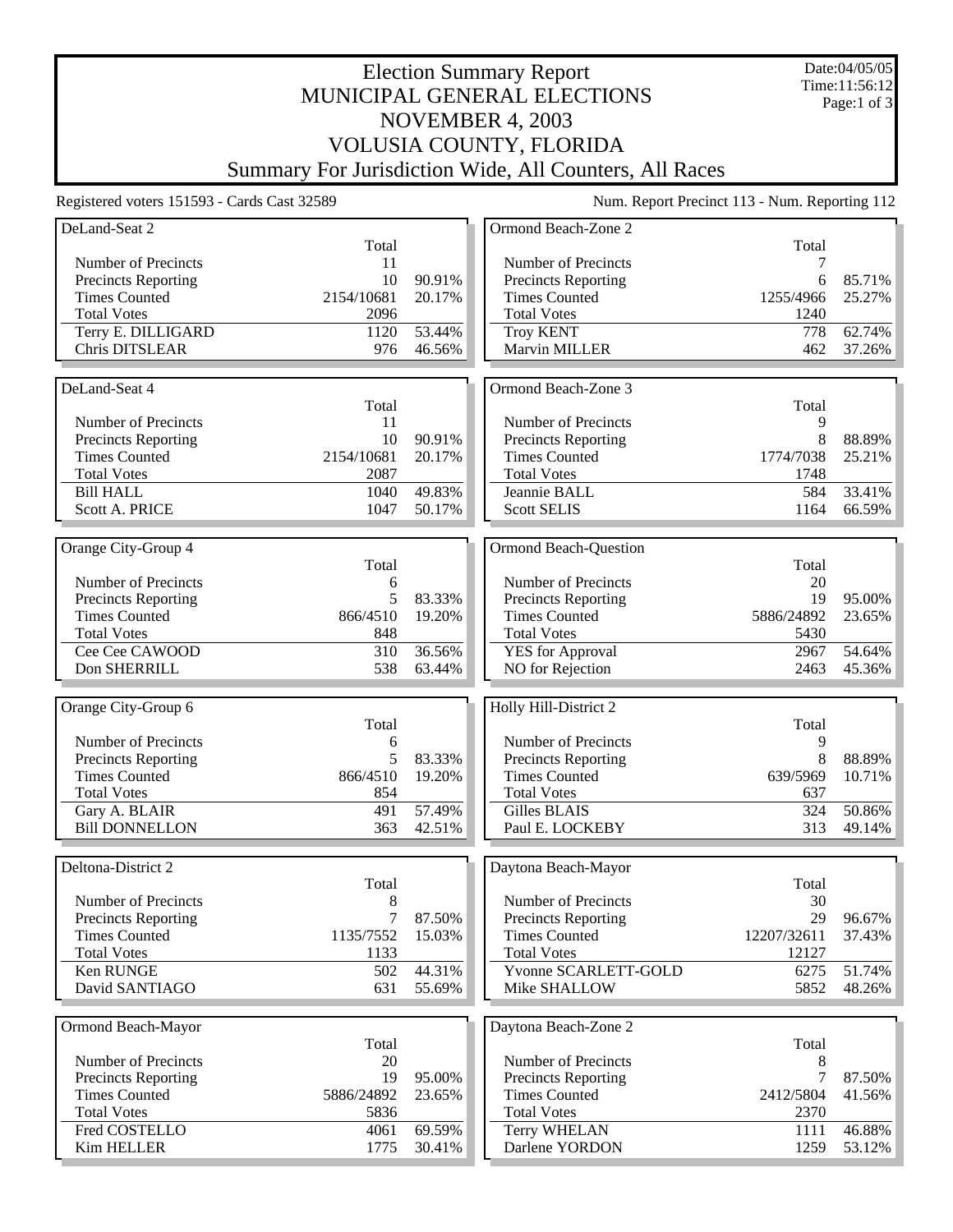## Election Summary Report MUNICIPAL GENERAL ELECTIONS NOVEMBER 4, 2003 VOLUSIA COUNTY, FLORIDA Summary For Jurisdiction Wide, All Counters, All Races

Date:04/05/05 Time:11:56:12 Page:2 of 3

Registered voters 151593 - Cards Cast 32589 Num. Report Precinct 113 - Num. Reporting 112

| Daytona Beach-Zone 3                              |                  |                  | South Daytona-Seat 4                        |              |                  |
|---------------------------------------------------|------------------|------------------|---------------------------------------------|--------------|------------------|
|                                                   | Total            |                  |                                             | Total        |                  |
| Number of Precincts                               | 9<br>8           | 88.89%           | Number of Precincts                         | 8<br>7       | 87.50%           |
| Precincts Reporting<br><b>Times Counted</b>       | 1869/5242        | 35.65%           | Precincts Reporting<br><b>Times Counted</b> | 1307/7333    | 17.82%           |
| <b>Total Votes</b>                                | 1832             |                  | <b>Total Votes</b>                          | 1298         |                  |
| Darrell P. HUNTER                                 | 833              | 45.47%           | Dave ACHILLES                               | 507          | 39.06%           |
| Shiela MCKAY                                      | 999              | 54.53%           | Ron CLIFTON                                 | 791          | 60.94%           |
|                                                   |                  |                  |                                             |              |                  |
| Daytona Beach-Zone 4                              |                  |                  | South Daytona-Question                      |              |                  |
|                                                   | Total            |                  |                                             | Total        |                  |
| Number of Precincts                               | 8                |                  | Number of Precincts                         | 8            |                  |
| Precincts Reporting                               | $\boldsymbol{7}$ | 87.50%           | Precincts Reporting                         |              | 87.50%           |
| <b>Times Counted</b>                              | 2213/5760        | 38.42%           | <b>Times Counted</b>                        | 1307/7333    | 17.82%           |
| <b>Total Votes</b>                                | 2171             |                  | <b>Total Votes</b>                          | 1179         |                  |
| Gwen AZAMA-EDWARDS                                | 1086             | 50.02%           | Yes. For having a Ge                        | 880          | 74.64%           |
| Albert "Al" GLENN                                 | 1085             | 49.98%           | No. Against having a                        | 299          | 25.36%           |
|                                                   |                  |                  |                                             |              |                  |
| Daytona Beach-Zone 5                              |                  |                  | Port Orange-District 3                      |              |                  |
|                                                   | Total            |                  |                                             | Total        |                  |
| Number of Precincts                               | 8                |                  | Number of Precincts                         | 22           |                  |
| <b>Precincts Reporting</b>                        | $\tau$           | 87.50%           | Precincts Reporting                         | 21           | 95.45%           |
| <b>Times Counted</b>                              | 1572/4873        | 32.26%           | <b>Times Counted</b>                        | 3403/30871   | 11.02%           |
| <b>Total Votes</b>                                | 1553             |                  | <b>Total Votes</b>                          | 3403         |                  |
| Steven MILLER                                     | 609              | 39.21%           | <b>Jim MEADOWS</b>                          | 1074         | 31.56%           |
| Dwayne L. TAYLOR                                  | 944              | 60.79%           | <b>Bob POHLMANN</b>                         | 2329         | 68.44%           |
|                                                   |                  |                  |                                             |              |                  |
|                                                   |                  |                  |                                             |              |                  |
| Daytona Beach-Zone 6                              |                  |                  | New Smyrna Beach-Zone 4                     |              |                  |
|                                                   | Total            |                  |                                             | Total        |                  |
| Number of Precincts                               | 8                |                  | Number of Precincts                         | 14           |                  |
| Precincts Reporting                               | $\tau$           | 87.50%           | Precincts Reporting                         | 13           | 92.86%           |
| <b>Times Counted</b>                              | 2087/5406        | 38.61%           | <b>Times Counted</b>                        | 1843/14421   | 12.78%           |
| <b>Total Votes</b>                                | 2049             |                  | <b>Total Votes</b>                          | 1839         |                  |
| Charles W. CHERRY                                 | 1145             | 55.88%           | <b>Rory LUNDBERG</b>                        | 505          | 27.46%           |
| Edward "Creamy" Haye                              | 904              | 44.12%           | Lynne PLASKETT                              | 1334         | 72.54%           |
|                                                   |                  |                  |                                             |              |                  |
| Daytona Beach-Question                            |                  |                  | Edgewater-District 2                        |              |                  |
|                                                   | Total<br>30      |                  |                                             | Total<br>12  |                  |
| Number of Precincts<br><b>Precincts Reporting</b> | 29               | 96.67%           | Number of Precincts<br>Precincts Reporting  | 11           | 91.67%           |
| <b>Times Counted</b>                              | 12207/32611      | 37.43%           | <b>Times Counted</b>                        | 3149/12753   | 24.69%           |
| <b>Total Votes</b>                                | 10056            |                  | <b>Total Votes</b>                          | 3017         |                  |
| <b>FOR BONDS</b>                                  | 5699             | 56.67%           | <b>Bill MILLER</b>                          | 971          | 32.18%           |
| <b>AGAINST BONDS</b>                              | 4357             | 43.33%           | Dennis VINCENZI                             | 2046         | 67.82%           |
|                                                   |                  |                  |                                             |              |                  |
| South Daytona-Seat 1                              |                  |                  | Edgewater-District 4                        |              |                  |
|                                                   | Total            |                  |                                             | Total        |                  |
| Number of Precincts                               | 8                |                  | Number of Precincts                         | 12           |                  |
| <b>Precincts Reporting</b>                        | 7                | 87.50%           | Precincts Reporting                         | 11           | 91.67%           |
| <b>Times Counted</b>                              | 1307/7333        | 17.82%           | <b>Times Counted</b>                        | 3149/12753   | 24.69%           |
| <b>Total Votes</b>                                | 1286             |                  | <b>Total Votes</b>                          | 3014         |                  |
| George F. LOCKE, III<br>Ralph G. SCHOENHERR       | 730<br>556       | 56.77%<br>43.23% | John ATKINSON<br><b>Judy LICHTER</b>        | 1204<br>1810 | 39.95%<br>60.05% |